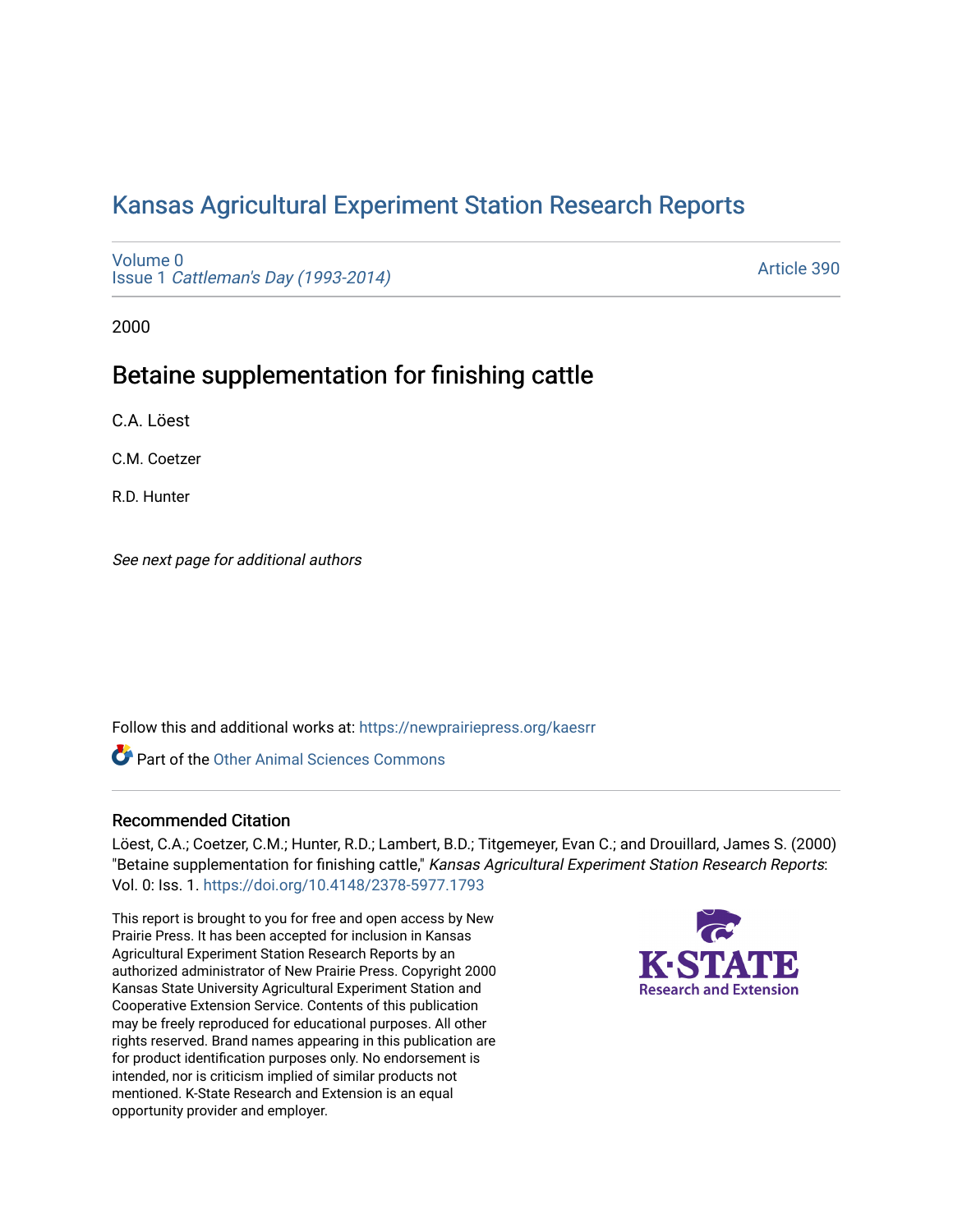## Betaine supplementation for finishing cattle

## Abstract

Crossbred heifers (756 lb) were used to evaluate the effects of feed-grade betaine on animal performance and carcass characteristics. Heifers had ad libitum access to a finishing diet without betaine or with 4, 8, or 12 g/day of feed-grade betaine top-dressed at feeding. Feed intakes, gains, and feed efficiencies were not significantly altered by feed-grade betaine. Hot carcass weights tended to increase with the betaine supplementation, but dressing percent; percentage of kidney, pelvic and heart fat; fat thickness; or ribeye area were not altered. Yield grades were numerically greater, and marbling scores significantly greater for heifers supplemented with 4 or 12 g/day of betaine. These results demonstrate that supplementation of feed-grade betaine may have minor effects on performance and carcass characteristics.

## Keywords

Cattlemen's Day, 2000; Kansas Agricultural Experiment Station contribution; no. 00-287-S; Report of progress (Kansas State University. Agricultural Experiment Station and Cooperative Extension Service); 850; Beef; Betaine; Heifers; Performance; Carcass

## Creative Commons License



This work is licensed under a [Creative Commons Attribution 4.0 License](https://creativecommons.org/licenses/by/4.0/).

## Authors

C.A. Löest, C.M. Coetzer, R.D. Hunter, B.D. Lambert, Evan C. Titgemeyer, and James S. Drouillard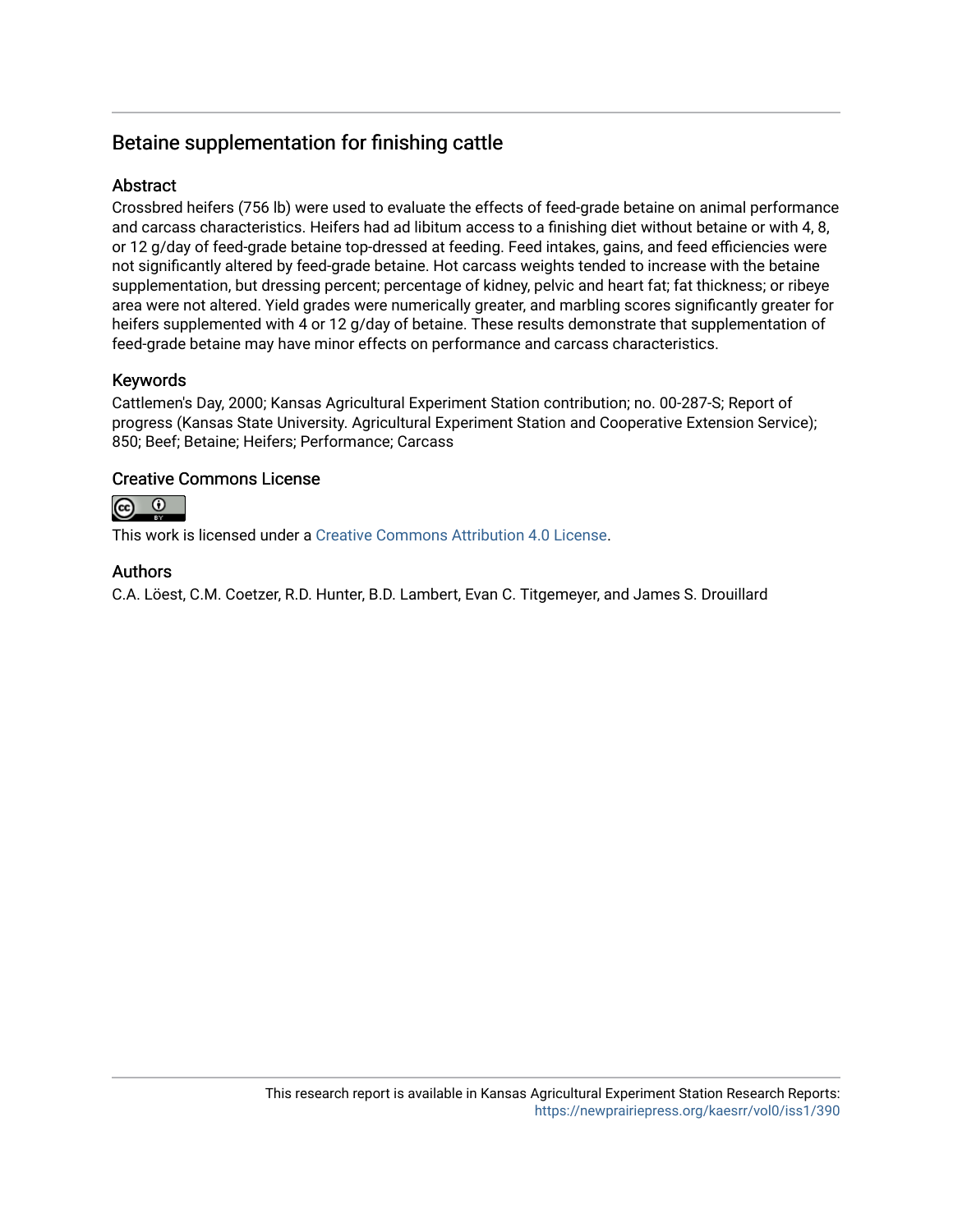### **BETAINE SUPPLEMENTATION FOR FINISHING CATTLE**

*C. A. Löest, E. C. Titgemeyer, J. S. Drouillard, C. M. Coetzer, R. D. Hunter, and B. D. Lambert*

#### **Summary**

Crossbred heifers (756 lb) were used to evaluate the effects of feed-grade betaine on animalperformance and carcass characteristics. Heifers had ad libitum access to a finishing diet without betaine or with 4, 8, or 12 g/day of feed-grade betaine top-dressed at feeding. Feed intakes, gains, and feed efficiencies were not significantly altered by feed-grade betaine. Hot carcass weights tended to increase with the betaine supplementation, but dressing percent; percentage of kidney, pelvic and heart fat; fat thickness; or ribeye area were not altered. Yield grades were numerically greater, and marbling scores significantly greater for heifers supplemented with 4 or 12 g/day of betaine. These results demonstrate that supplementation of feed-grade betaine may have minor effects on performance and carcass characteristics.

(Key Words: Betaine, Heifers, Performance, Carcass.)

#### **Introduction**

Previous research at Kansas State University has suggested that feed-grade betaine may improve feedlot performance and carcasses qualitygrades. Differences were more apparent with 10.5 g/day than 21 g/day, suggesting that the response to supplemental betaine may peak, and then decline.

Our objectives were to investigate the effects of feed-grade betaine supplementation on animalperformance and carcass characteristics and to find the optimal level of supplementation.

#### **Experimental Procedures**

Three hundred twelve crossbred, nonpregnant heifers averaging 756 lb were used in a randomized block design. Heifers were individually weighed and implanted with Revalor- $\dot{H}^{\circledast}$ . Then they were allotted to one of three blocks based on weight and previous treatment and, within eachblock,were stratified by weight to one of eight pens (12 to 13 heifers per pen). Heifers were adapted to a common finishing diet before the start of the experiment. Treatments were a control without betaine and three levels of feed-grade betaine (4, 8, and 12 g/day) top-dressed onto the diet at feeding. The basal diet was provided once daily, and heifers had ad libitum access. The three blocks of heifers were fed for 117, 127, or 159 days before final pen weights were obtained and they were shipped to a commercial slaughter facility.

#### **Results and Discussion**

Top-dressing feed-grade betaine to the finishing diet had no effect on feed intakes (Table 2). Gains of heifers fed 12 g/day of betaine were 2.5% greater than those of controls, but the difference was not statistically significant. Similarly, feed efficiencies were not greatly affected by betaine addition. Hot carcass weights tended to increase (linear; P=.15) with the betaine supplementation; carcasses from heifers fed 12 g/day betaine weighed 7 lb more than those of controls. Dressing percent; percentage of kidney, pelvic and heart fat; twelfth rib back fat; and ribeye area also were not altered. Yield grades were numerically greater, and marbling score significantly greater (cubic, P<.05) for heifers fed 4 or 12 g/day of feed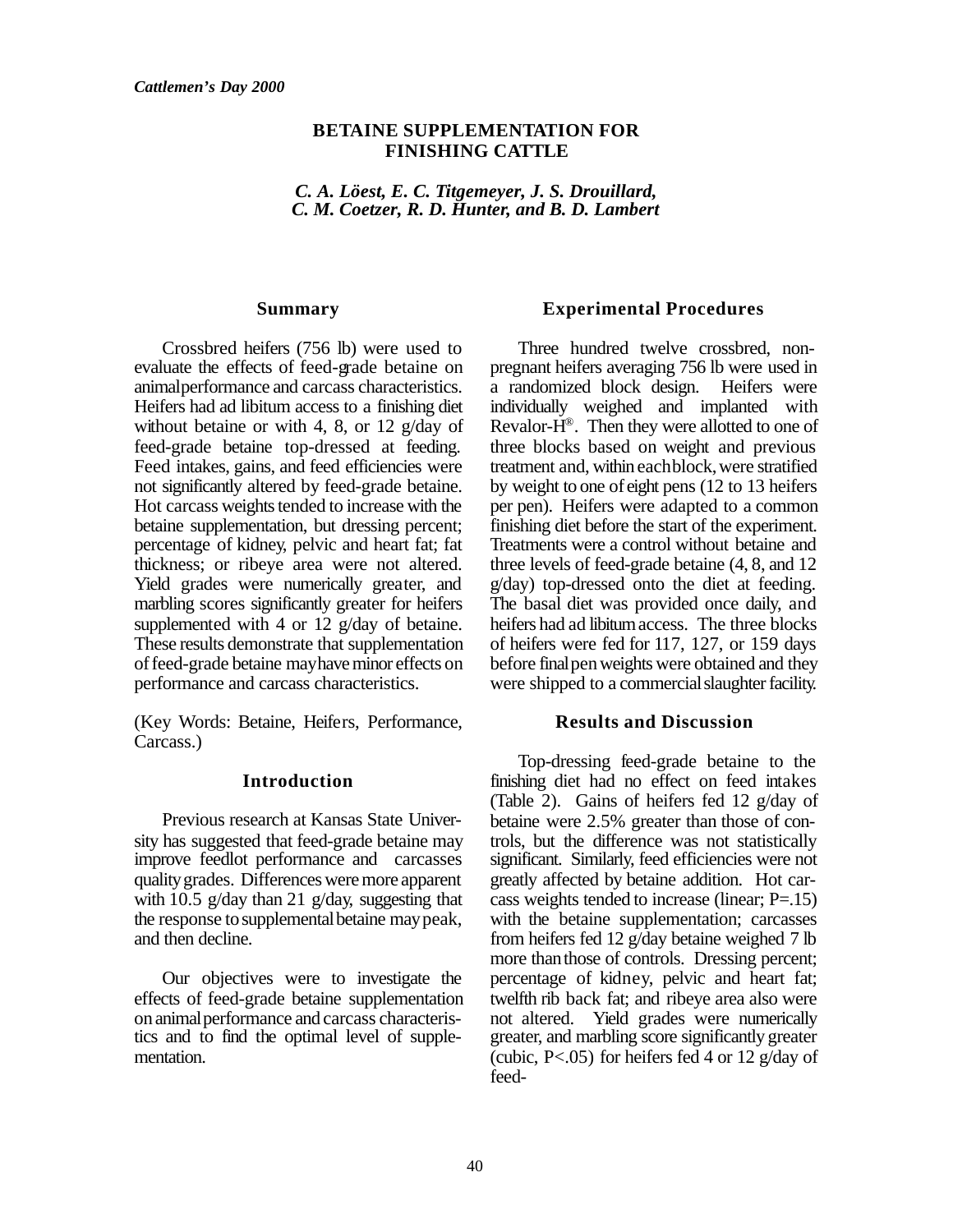grade betaine. Carcasses grading USDA Choice averaged 77% for control heifers, which left little room for improvement in response to betaine.

grade betaine has minor effects on performance and carcass characteristics. This study and a previous KSU study suggest that supplementing finishing cattle with 10 to 12 g/day of feedgrade betaine may improve carcass value.

The results of this study suggest that supplementing finishing heifers with feed-

| r imsinig Dict                 |                 |  |  |  |
|--------------------------------|-----------------|--|--|--|
| Item                           | % of Dry Matter |  |  |  |
| Ingredient                     |                 |  |  |  |
| Steam-flaked corn              | 81.61           |  |  |  |
| Chopped alfalfa hay            | 7.00            |  |  |  |
| Cane molasses                  | 4.00            |  |  |  |
| Feather meal                   | 3.01            |  |  |  |
| <b>Bleachable tallow</b>       | 2.00            |  |  |  |
| Limestone                      | 1.27            |  |  |  |
| Urea                           | .55             |  |  |  |
| Salt                           | .30             |  |  |  |
| Potassium chloride             | .15             |  |  |  |
| Trace mineral mix <sup>a</sup> | .06             |  |  |  |
| Rumensin-80 <sup>b</sup>       | .02             |  |  |  |
| Tylan- $40^\circ$              | .01             |  |  |  |
| Vitamin A premix <sup>d</sup>  | .01             |  |  |  |
| Nutrient, calculated           |                 |  |  |  |
| Crude protein                  | 13.0            |  |  |  |
| Calcium                        | .65             |  |  |  |
| Phosphorus                     | .28             |  |  |  |
| Potassium                      | .65             |  |  |  |

**Table1. Ingredients and Nutrient Composition of the Finishing Diet**

<sup>a</sup>To provide (dry basis): 60 ppm Zn, 60 ppm Mn, 10 ppm Cu, 1.1 ppm Fe, .63 ppm I, .25 ppm Se, and .05 ppm Co to diet.  $bT$ o provide (dry basis): 30 g monensin per ton of diet. <sup>c</sup>To provide (dry basis): 10 g tylosin per ton of diet. dTo provide (dry basis): 1200 IU vitamin A per lb of diet.